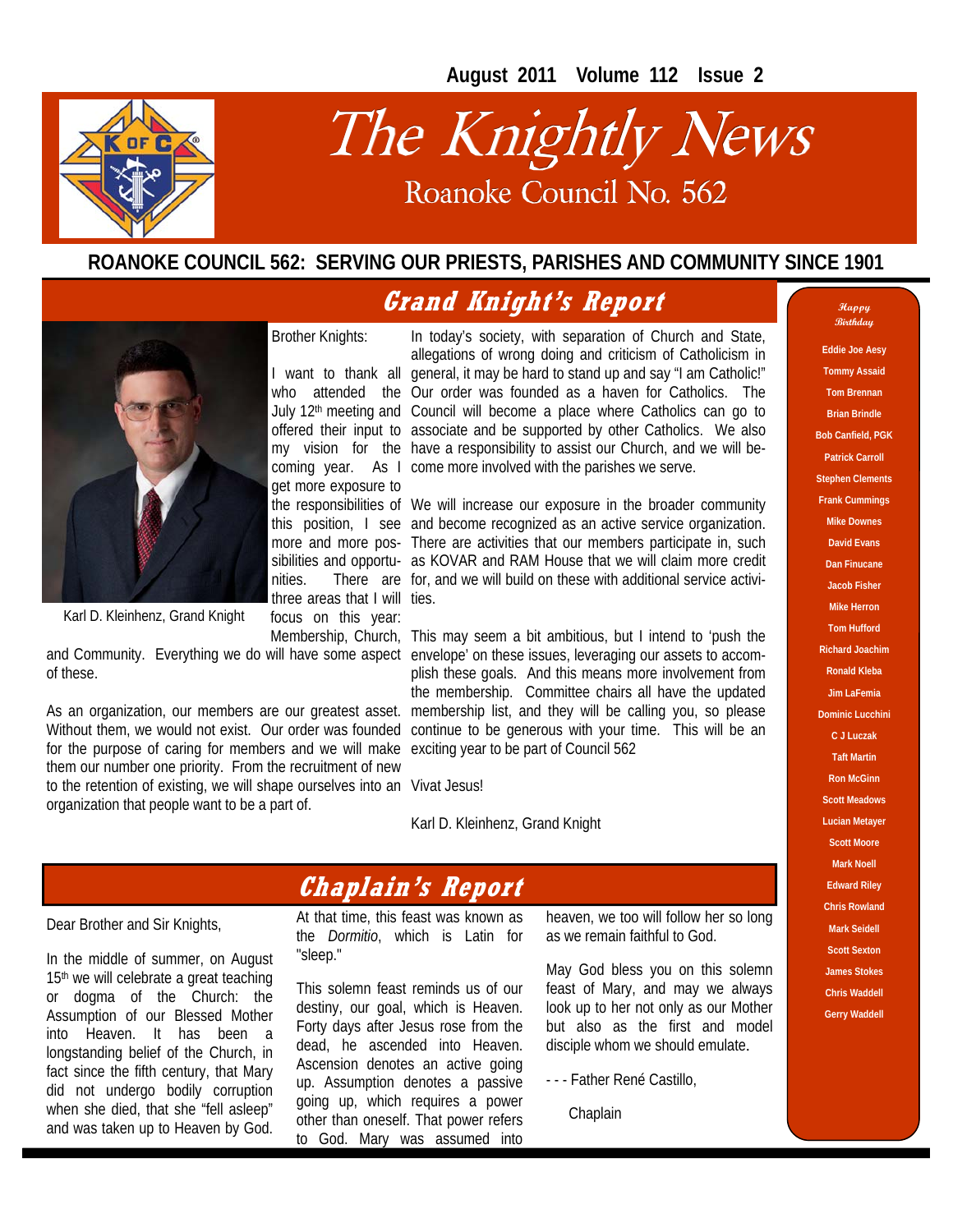#### Volume 112, Issue 2 **Page 2**

| <b>Council Officers</b>             |                                                                           |          |  |  |  |  |  |  |
|-------------------------------------|---------------------------------------------------------------------------|----------|--|--|--|--|--|--|
| <b>Grand Knight</b>                 | Karl Kleinhenz                                                            | 982-8140 |  |  |  |  |  |  |
| Dep. Grand Knight                   | <b>Bob Canfield</b>                                                       | 774-7554 |  |  |  |  |  |  |
| Chaplain                            | Fr. Rene Castillo                                                         | 343-7744 |  |  |  |  |  |  |
| Chancellor                          | Jan Hodnett                                                               | 772-4215 |  |  |  |  |  |  |
| Recorder                            | Stephen Ratliff                                                           | 774-4796 |  |  |  |  |  |  |
| Financial Sec.                      | Mike Lazzuri                                                              | 774-8482 |  |  |  |  |  |  |
| Treasurer                           | Val Bernys                                                                | 989-9282 |  |  |  |  |  |  |
| Lecturer                            | Alex Nelson                                                               | 774-5079 |  |  |  |  |  |  |
| Advocate                            | <b>Brian Ripple</b>                                                       | 776-8285 |  |  |  |  |  |  |
| Warden                              | Kirk Wright                                                               | 793-4007 |  |  |  |  |  |  |
| Inside Guard                        | George Cusson                                                             | 977-2944 |  |  |  |  |  |  |
| Outside Guard                       | Pat Reidy                                                                 | 725-8206 |  |  |  |  |  |  |
| Trustee, 3rd Year                   | Dave Chopski                                                              | 344-0901 |  |  |  |  |  |  |
| Trustee, 2nd Year                   | Tom Engl                                                                  | 989-3708 |  |  |  |  |  |  |
| Trustee, 1st Year                   | <b>Dick Sparks</b>                                                        | 563-1387 |  |  |  |  |  |  |
|                                     |                                                                           |          |  |  |  |  |  |  |
|                                     | <b>Committee Chairmen</b>                                                 |          |  |  |  |  |  |  |
| Program Director                    | <b>Bob Canfield</b>                                                       | 774-7554 |  |  |  |  |  |  |
| <b>Council Activities</b>           |                                                                           |          |  |  |  |  |  |  |
| <b>Community Activities</b>         |                                                                           |          |  |  |  |  |  |  |
| <b>Family Activities</b>            |                                                                           |          |  |  |  |  |  |  |
| <b>Youth Activities</b>             |                                                                           |          |  |  |  |  |  |  |
| <b>Church Activities</b>            |                                                                           |          |  |  |  |  |  |  |
| KOVAR                               | Don Feick                                                                 | 774-0187 |  |  |  |  |  |  |
| Newsletter                          | Steve Talevi                                                              | 989-1302 |  |  |  |  |  |  |
| Kitchen                             |                                                                           |          |  |  |  |  |  |  |
| Basketball Tournament Paul Yengst   |                                                                           | 556-8883 |  |  |  |  |  |  |
| KCIC                                | Karl Kleinhenz                                                            | 982-8140 |  |  |  |  |  |  |
|                                     | Joe Devlin                                                                | 206-2622 |  |  |  |  |  |  |
| Pool                                | Jim Donckers                                                              | 345-3902 |  |  |  |  |  |  |
|                                     | Joe Devlin                                                                | 206-2622 |  |  |  |  |  |  |
|                                     | Charlie Aesy                                                              | 977-3364 |  |  |  |  |  |  |
|                                     | George Cuadrado                                                           | 989-1758 |  |  |  |  |  |  |
| Membership                          | Steve Talevi                                                              | 989-1302 |  |  |  |  |  |  |
| Charity                             | Matt Duffy                                                                | 989-6067 |  |  |  |  |  |  |
| Grounds                             |                                                                           |          |  |  |  |  |  |  |
| Home Improvements                   | Paul Yengst                                                               | 556-8883 |  |  |  |  |  |  |
| House                               | Kirk Wright                                                               | 793-4007 |  |  |  |  |  |  |
| Club Room                           | Jim Sullivan                                                              | 774-7034 |  |  |  |  |  |  |
| Ceremonials                         | Don Feick                                                                 | 774-0187 |  |  |  |  |  |  |
| Pro Life                            | George Palmerio                                                           | 343-6451 |  |  |  |  |  |  |
| Canfield Scholarship                | Jim Sullivan                                                              | 774-7034 |  |  |  |  |  |  |
|                                     | <b>Grand Knight</b>                                                       | 774-1769 |  |  |  |  |  |  |
|                                     | <b>Bob Canfield</b>                                                       | 774-7554 |  |  |  |  |  |  |
|                                     | Val Bernys                                                                | 989-9282 |  |  |  |  |  |  |
|                                     | Mike Gibson                                                               | 989-4980 |  |  |  |  |  |  |
| Retention Committee                 | <b>Bill DeBerry</b>                                                       | 343-7849 |  |  |  |  |  |  |
|                                     | <b>Dick Sparks</b>                                                        | 563-1387 |  |  |  |  |  |  |
|                                     | Steve Talevi                                                              | 989-1302 |  |  |  |  |  |  |
| RC School Board Rep.                | Dan Zipfel                                                                | 334-1326 |  |  |  |  |  |  |
| OLN Parish Rep.                     | Don Feick                                                                 | 774-0187 |  |  |  |  |  |  |
| St. Elias Parish Rep.               | Jim Donckers                                                              | 345-3902 |  |  |  |  |  |  |
| St. Andrews Parish Rep. Bobby Ellis |                                                                           | 366-5102 |  |  |  |  |  |  |
| Council Home Rentals                | <b>Bobby Ellis</b>                                                        | 366-5102 |  |  |  |  |  |  |
| Insurance Rep.                      | Ken Bagnasco                                                              | 986-0391 |  |  |  |  |  |  |
|                                     |                                                                           |          |  |  |  |  |  |  |
|                                     | IN CASE OF ILLNESS, NEED OR DEATH, PLEASE<br>NOTIFY ONE OF THE FOLLOWING: |          |  |  |  |  |  |  |
|                                     |                                                                           |          |  |  |  |  |  |  |
|                                     | <b>Grand Knight</b><br>Chaplain                                           | 982-8140 |  |  |  |  |  |  |
|                                     | Financial Sec.                                                            | 343-7744 |  |  |  |  |  |  |
|                                     |                                                                           | 774-8482 |  |  |  |  |  |  |
|                                     |                                                                           |          |  |  |  |  |  |  |
| 562 COUNCIL HOME                    |                                                                           |          |  |  |  |  |  |  |
|                                     | 3136 Harris Street, Roanoke, VA 24015                                     |          |  |  |  |  |  |  |

3136 Harris Street, Roanoke, VA 24015 Mail: PO Box 715, Roanoke, VA 24004 Phone: 540-774-8296 www.kofc562.org Business Meeting 1st Monday of Month—7:30pm Social Meeting 3rd Monday of Month—6:30pm

### **KOVAR KORNER**

#### **Support KOVAR Merchants!**

As KOVAR and Council 562 kick off another fraternal year, we ask that you try to say "thanks" and give support where you can to those businesses that have helped, and continue to help, us assist God's Special People who have intellectual disabilities.

"Cash register donation displays" are located at **Wonder Drugs** at 1224 Jamison Avenue, SE, where your prescription and other needs are handled by **PGK/DD Dave Chopski,** as well as at the **Thunderbird Club** located at 5124 Hildebrand Road, NW, where a great lunch and soda or adult beverage will be served by **PGK** B**obby Ellis.** Two of the donation displays are available at one of Roanoke's top restaurants, **Montano's International Gourmet** at 3733 Franklin Road, SW, thanks to Brothers (actually father & son) **Phil and Marty Montano.** And, of course, don't forget to visit the Council 562 Clubroom on your way to the Business Meeting on the first Monday of each month or while eating a delicious supper on a third Monday of the month, our usual social nights.

Please also try to support those merchants who so graciously allowed us to collect donations over the weekends last year! Those locations were:

#### Kroger Cave Spring Corner Kroger Vinton Kroger Tanglewood **Kroger Towers WalMart 220 South**

Without the cooperation of these stores, we could not have turned in the over \$4,900 this year to help KOVAR help those with intellectual disabilities. If you see one of their managers, you might want to tell them how important their support is to KOVAR and the Knights of Columbus in fulfilling our commitment to our most basic principle, Charity!

And now, a Help Wanted ad: Seeking an aggressive, imaginative, hard working Brother Knight to Co-Chair the KOVAR Committee for Council 562. Previous KOVAR experience helpful but not necessary. Duties would include helping Team Captains secure manpower for KOVAR spring drive, finding new and innovative ways to raise funds for God's Special People as well as helping to spread the word about KOVAR to 562 Council as well as to those outside the Council.

Generous compensation package includes the love and thanks of those persons who have been diagnosed with intellectual disabilities. To apply for this coveted position contact me.

---Don Feick, KOVAR Chairman, RockinGrandpa@msn.com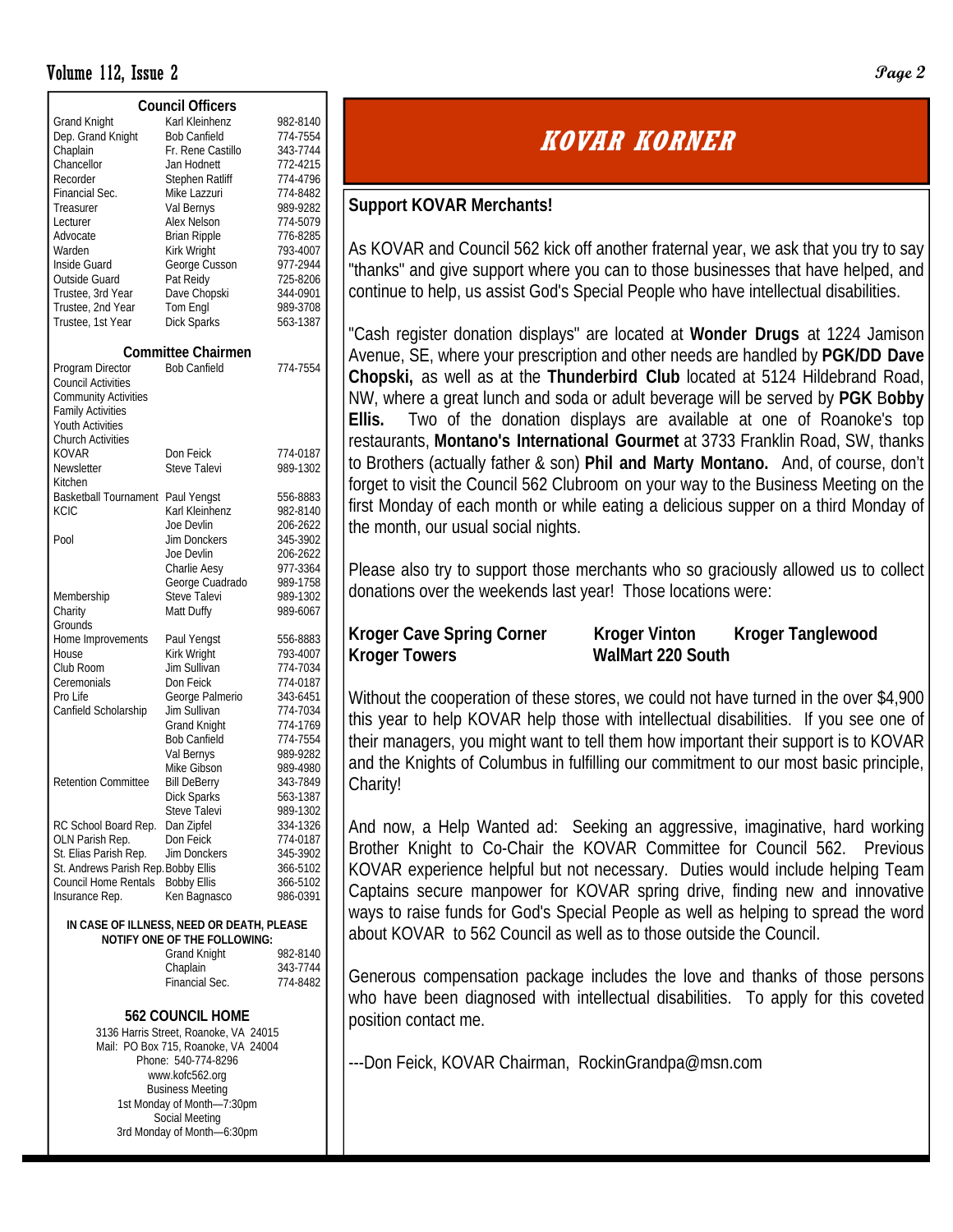### **Notice of Spending Plan**

| Draft July 11, 2011                 | <b>PROPOSED</b> | <b>PROPOSED</b> | Draft July 11, 2011                                     | <b>PROPOSED</b> | <b>PROPOSED</b> |  |  |
|-------------------------------------|-----------------|-----------------|---------------------------------------------------------|-----------------|-----------------|--|--|
| <b>Council Operations</b>           | 2011-2012       | 2011-2012       | <b>Council Operations</b>                               | 2011-2012       | 2011-2012       |  |  |
| 2011-2012 Spending Plan             | Income          | Expense         | 2011-2012 Spending Plan                                 | Income          | Expense         |  |  |
| CARRYOVER FROM 2010/2011            | \$10,000.00     | \$0.00          | Council                                                 |                 |                 |  |  |
| <b>TRANSFER FROM CORPORATION</b>    | \$8,000.00      | \$0.00          | <b>Casino Night</b>                                     | \$900.00        | \$450.00        |  |  |
| <b>Membership Dues</b>              | \$10,100.00     | \$0.00          | <b>Adult Christmas Party</b>                            | \$750.00        | \$450.00        |  |  |
| <b>Fraternal Expenses</b>           |                 |                 | St Patrick's Day Party                                  | \$400.00        | \$100.00        |  |  |
| Supreme Per Capita                  | \$0.00          | \$2,000.00      | <b>PGK Dinner</b>                                       | \$300.00        | \$700.00        |  |  |
| State Per Capita                    | \$0.00          | \$2,000.00      | <b>State Football Sweepstakes</b>                       | \$1,500.00      | \$150.00        |  |  |
| <b>FS Honorarium</b>                | \$0.00          | \$1,500.00      | <b>Superbowl Party</b>                                  | \$150.00        | \$150.00        |  |  |
| <b>Catholic Advertising</b>         | \$0.00          | \$200.00        | Octoberfest                                             | \$800.00        | \$500.00        |  |  |
| <b>Fraternal Supplies</b>           | \$0.00          | \$300.00        | <b>Social Night</b>                                     | \$200.00        | \$500.00        |  |  |
| <b>Degree Team Expenses</b>         | \$0.00          | \$300.00        | <b>Adult Pool Party</b>                                 | \$300.00        | \$300.00        |  |  |
| <b>State Activities</b>             | \$0.00          |                 | Family                                                  |                 |                 |  |  |
| <b>Delegate Expenses</b>            | \$0.00          | \$600.00        | <b>Brunch With Santa</b>                                | \$200.00        | \$350.00        |  |  |
| <b>Hospitality Room</b>             | \$0.00          | \$0.00          | Fish Fry #1                                             | \$500.00        | \$250.00        |  |  |
| <b>Kitchen General Supplies</b>     | \$0.00          | \$750.00        | Fish Fry #2                                             | \$500.00        | \$250.00        |  |  |
| <b>General Office</b>               |                 |                 | <b>Halloween Party</b>                                  | \$0.00          | \$150.00        |  |  |
| <b>Supplies</b>                     | \$0.00          | \$600.00        | <b>Easter Party</b>                                     | \$0.00          | \$200.00        |  |  |
| Postage                             | \$0.00          | \$750.00        | Fun Day                                                 | \$0.00          | \$600.00        |  |  |
| <b>Software Upgrades</b>            | \$0.00          | \$150.00        | Poinsettias for Widows                                  | \$0.00          | \$300.00        |  |  |
| <b>GK Benevolent Fund</b>           | \$0.00          | \$1,000.00      | Community                                               |                 |                 |  |  |
| Membership                          |                 |                 | <b>KOVAR</b>                                            | \$0.00          | \$100.00        |  |  |
| Advertising                         | \$0.00          | \$1,200.00      | Canfield Scholarship                                    | \$0.00          | \$6,500.00      |  |  |
| <b>Supplies</b>                     | \$0.00          | \$300.00        | <b>RAM House</b>                                        | \$0.00          | \$1,200.00      |  |  |
| <b>Appreciation/Awards Night</b>    | \$0.00          | \$1,200.00      | <b>Special Olympics</b>                                 | \$0.00          | \$300.00        |  |  |
| Club Room                           |                 |                 | <b>Right To Life</b>                                    | \$0.00          | \$1,200.00      |  |  |
| <b>Sales</b>                        | \$1,500.00      | \$0.00          | <b>VKCCI</b>                                            | \$0.00          | \$2,000.00      |  |  |
| License & Sales Tax                 | \$0.00          | \$250.00        | Activity #1                                             | \$0.00          | \$450.00        |  |  |
| <b>Supplies</b>                     | \$0.00          | \$500.00        | Activity #2                                             | \$0.00          | \$450.00        |  |  |
| Newsletter                          |                 |                 | Activity #3                                             | \$0.00          | \$100.00        |  |  |
| Setup                               | \$0.00          | \$1,200.00      | Christmas baskets                                       | \$0.00          | \$200.00        |  |  |
| Postage                             | \$0.00          | \$1,200.00      | <b>Other Grants</b>                                     | \$0.00          | \$3,000.00      |  |  |
| Printing                            | \$0.00          | \$2,500.00      | Youth                                                   |                 |                 |  |  |
| <b>House Rental</b>                 | \$1,000.00      | \$0.00          | <b>Basketball Tournament</b>                            | \$12,000.00     | \$5,000.00      |  |  |
| Web site                            |                 |                 | Young Man/Young Woman                                   | \$0.00          | \$300.00        |  |  |
| Verizon                             | \$0.00          | \$600.00        | <b>RAYSAC</b>                                           | \$0.00          | \$200.00        |  |  |
| Audit                               | \$0.00          | \$610.00        | Area 3 Sports Leagues                                   | \$0.00          | \$5,000.00      |  |  |
| Sam's Club Renewal                  | \$0.00          | \$70.00         | Courage Lion Program                                    | \$0.00          | \$400.00        |  |  |
| <b>Taxes</b>                        | \$0.00          | \$60.00         | <b>Other Grants</b>                                     | \$0.00          | \$4,000.00      |  |  |
| Church                              |                 |                 | <b>Donations/Misc Income</b>                            | \$100.00        | \$              |  |  |
| <b>KCIC State</b>                   | \$15,000.00     | \$7,500.00      | Total                                                   | \$65,700.00     | \$65,700.00     |  |  |
| <b>KCIC Council</b>                 | \$1,500.00      | \$560.00        |                                                         |                 |                 |  |  |
| <b>OLN Pancake Breakfast</b>        | \$0.00          | \$100.00        | The Spending Plan, or an Amended Version of it, will be |                 |                 |  |  |
| <b>St Andrews Pancake Breakfast</b> | \$0.00          | \$100.00        | considered at the Business Meeting on August 1, 2011.   |                 |                 |  |  |
| St Elias Pancake Breakfast          | \$0.00          | \$100.00        |                                                         |                 |                 |  |  |
| <b>Clergy Appreciation</b>          | \$0.00          | \$700.00        |                                                         |                 |                 |  |  |
| <b>Other Grants</b>                 |                 | \$1,000.00      |                                                         |                 |                 |  |  |